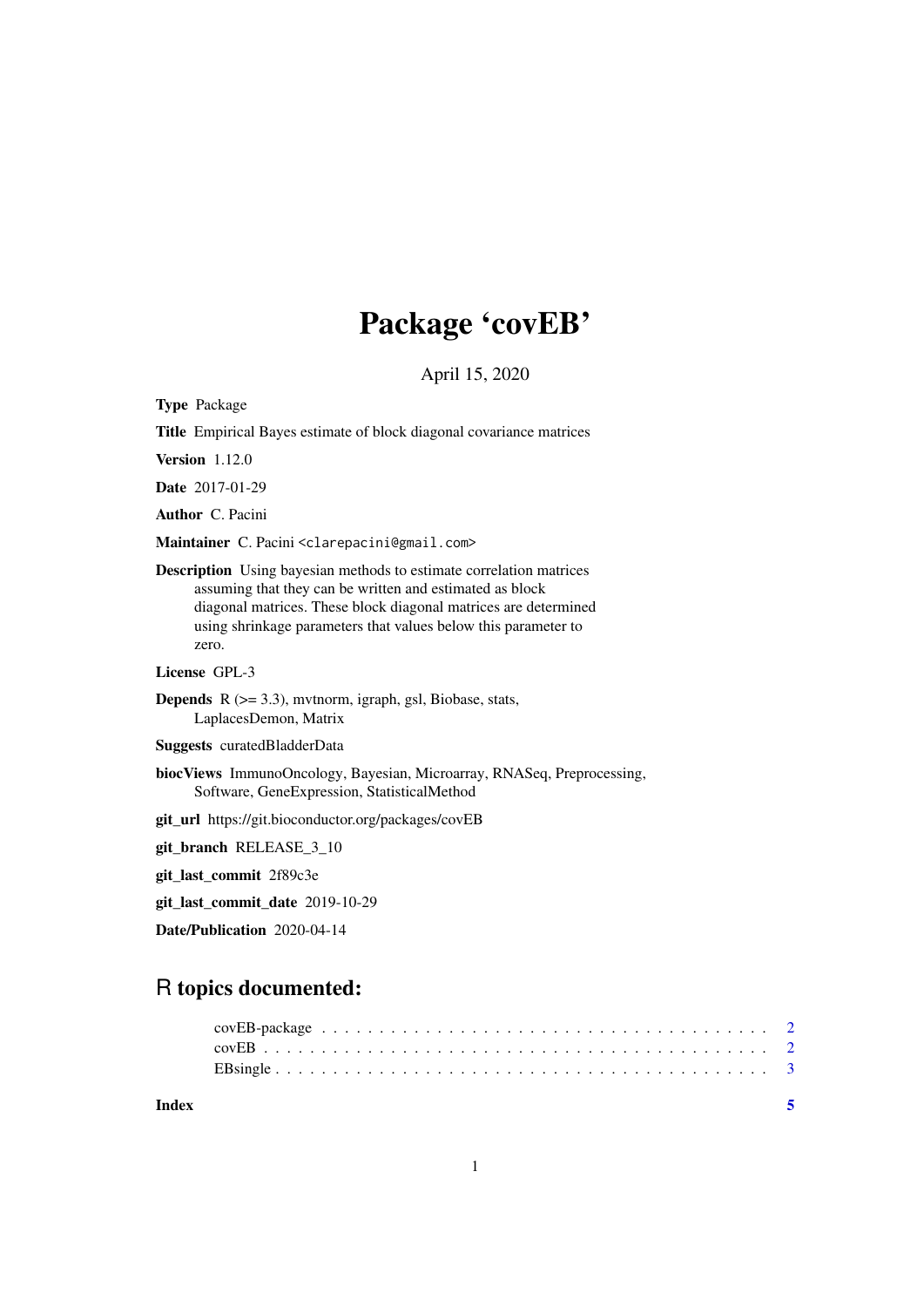#### <span id="page-1-0"></span>Description

Using bayesian methods to estimate correlation matrices assuming that they can be written and estimated as block diagonal matrices. These block diagonal matrices are determined using shrinkage parameters that values below this parameter to zero.

#### Details

The DESCRIPTION file: This package was not yet installed at build time.

Index: This package was not yet installed at build time.

The function for this package is EBsingle that calculates an empirical Bayes estimate of a given covariance matrix assuming that is has a block diagonal structure.

#### Author(s)

C. Pacini

Maintainer: C. Pacini <clarepacini@gmail.com>

covEB *Empirical Bayes estimate of block diagonal correlation matrix*

#### Description

Assuming a block diagonal structure of the correlation matrix, the function calculates and empirical Bayes estimate of the original covariance matrix. The aim is to reduce false discovery rates by pooling information on the levels of correlations between elements in the same blocks. The blocks can have different levels of true correlation between them. The algorithm searches the space of possible correlation values and estimates the final correlation by and average of all non zero estimates.

#### Usage

```
covEB(Covmat, delta = 0.1, shift = 0.05, cutoff = NULL, stratlambda = 0.5, n)
```
#### Arguments

| Covmat | A sample covariance matrix. Must be positive semi-definite, is converted to a<br>correlation matrix in the algorithm.                                                                                                             |
|--------|-----------------------------------------------------------------------------------------------------------------------------------------------------------------------------------------------------------------------------------|
| delta  | This parameter gives the size of the range of correlation values that are consid-<br>ered in one iteration. The larger the value the more the values will be pooled to<br>the overall correlation of the full matrix. Default 0.1 |
| shift  | The shift parameter determines how much the lower bound of the range of corre-<br>lation values is moved by through each iteration. The larger the value the fewer<br>iterations. Default 0.05.                                   |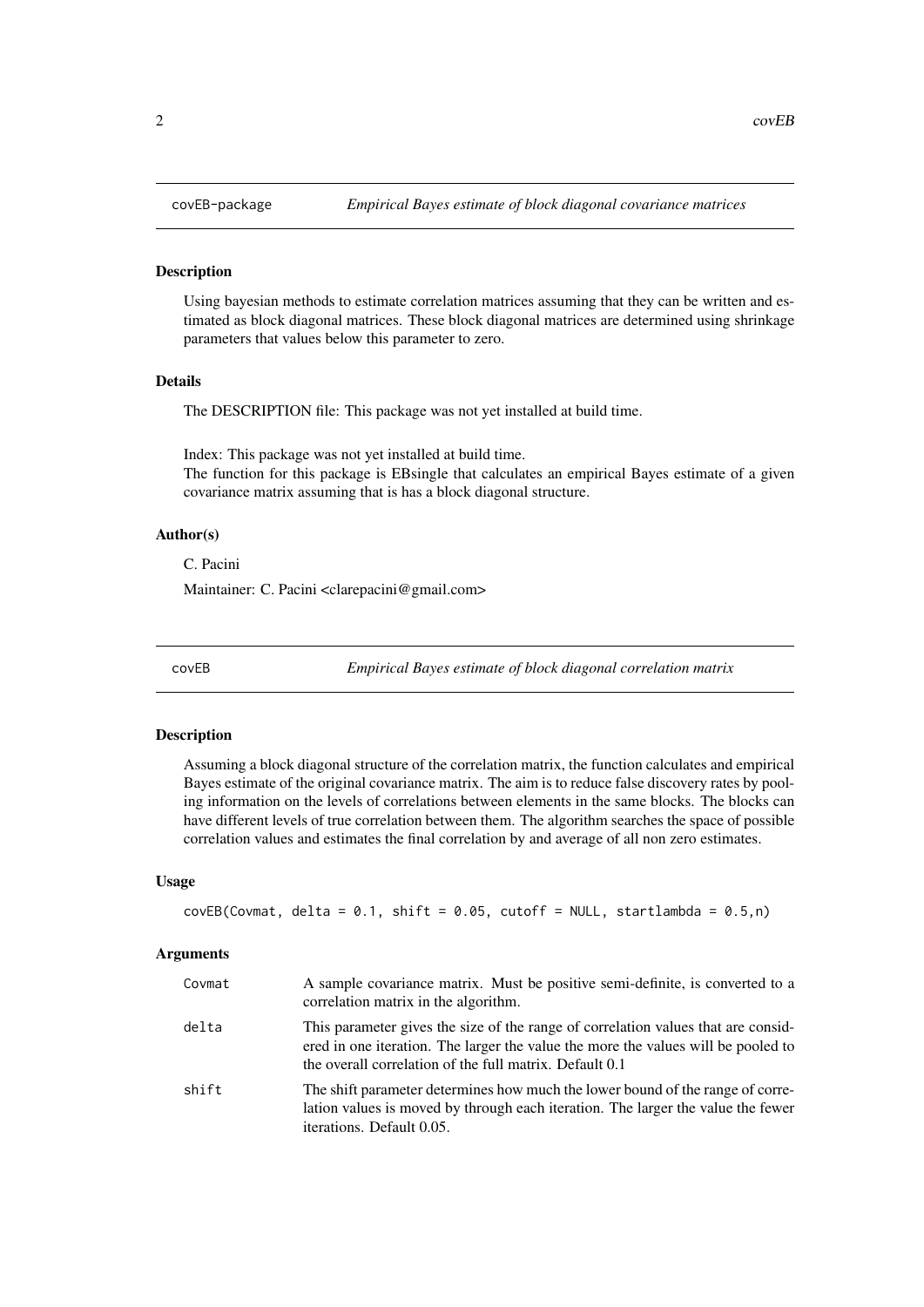#### <span id="page-2-0"></span>EBsingle 3

| cutoff      | Optional - If the average correlations for a given block are below this value then<br>the prior for this block is set to be the independence prior.                                            |
|-------------|------------------------------------------------------------------------------------------------------------------------------------------------------------------------------------------------|
| startlambda | This determines a lower noise level for the correlations, for example, it defaults<br>to 0.5. This means that all correlation values below 0.5 will be set to zero (as-<br>sumed to be noise). |
| n           | The number of samples (replicates) used to calculate Covmat                                                                                                                                    |

#### Value

Returns the estimated correlation matrix.

#### Author(s)

C. Pacini

#### References

Champion, C. J. (2003). Empirical Bayesian estimation of normal variances and covariances. Journal of Multivariate Analysis, 87(1), 60-79

#### Examples

```
sigma \leq matrix(c(4,2,2,3), ncol=2)
x <- rmvnorm(n=500, mean=c(1,2), sigma=sigma)
samplecov <- cov(x)
test<-covEB(samplecov,delta=0.05,shift=0.025,startlambda=0.4,n=500)
```
EBsingle *Empirical Bayes estimate of block diagonal correlation matrix*

#### Description

Assuming a block diagonal structure of the correlation matrix, the function calculates and empirical Bayes estimate of the original covariance matrix. The algorithm assumes a single block diagonal prior with one shrinkage threshold determining significance of correlations.

#### Usage

EBsingle(Covmat, startlambda = 0.5, n, happrox=FALSE,groups=NULL,aic=FALSE,data=NULL,dist=c("W","|

#### Arguments

| Covmat      | A sample covariance matrix. Must be positive semi-definite, is converted to a<br>correlation matrix in the algorithm.                                                                                                                                  |
|-------------|--------------------------------------------------------------------------------------------------------------------------------------------------------------------------------------------------------------------------------------------------------|
| startlambda | This determines a lower noise level for the correlations, for example, it defaults<br>to 0.5. This means that all correlation values below 0.5 will be set to zero (as-<br>sumed to be noise). This will be used if groups parameter is not specified. |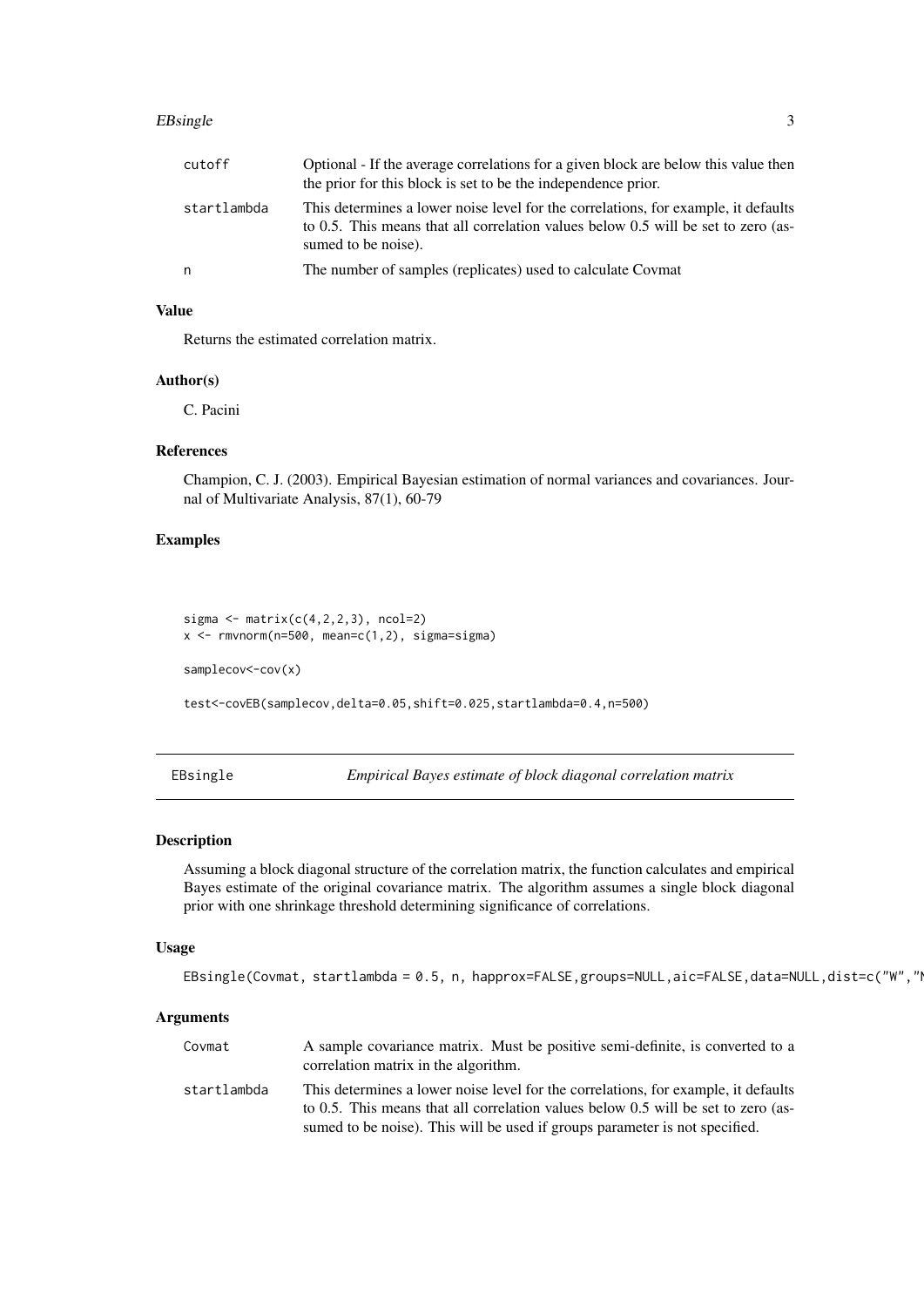| n       | The number of samples (replicates) used to calculate Covmat                                                                                                                                                                                 |
|---------|---------------------------------------------------------------------------------------------------------------------------------------------------------------------------------------------------------------------------------------------|
| happrox | Logical indicating whether or not to use a hypergeometric distribution estima-<br>tion of the correlations. The alternative is to take the sample average of the<br>correlations. FALSE by default.                                         |
| groups  | Optional list of groups of variables from Covmat that are used to define the block<br>diagonal structure of the prior.                                                                                                                      |
| aic     | Optional logical parameter indicating whether or not the AIC metric should be<br>used to select the threshold parameter from the data. This will replace the value<br>of startlambda. To use the AIC option, the data must also be provided |
| data    | Optional data matrix, required when AIC is to be used. The matrix should have<br>observations in rows and variables in the columns.                                                                                                         |
| dist    | Parameter used when using the AIC option. Either "N" for using the Normal<br>distribution to model the data or "W" to model the sample covariance matrix<br>using a Wishart distribution. Default is "W".                                   |

#### Value

Returns the estimated correlation matrix.

#### Author(s)

C. Pacini

#### References

Champion, C. J. (2003). Empirical Bayesian estimation of normal variances and covariances. Journal of Multivariate Analysis, 87(1), 60-79

#### Examples

sigma  $\leq$  matrix( $c(4,2,2,3)$ , ncol=2)  $x \leftarrow r$ mvnorm(n=500, mean=c(1,2), sigma=sigma)

samplecov<-cov(x)

test<-EBsingle(samplecov,startlambda=0.4,n=500)